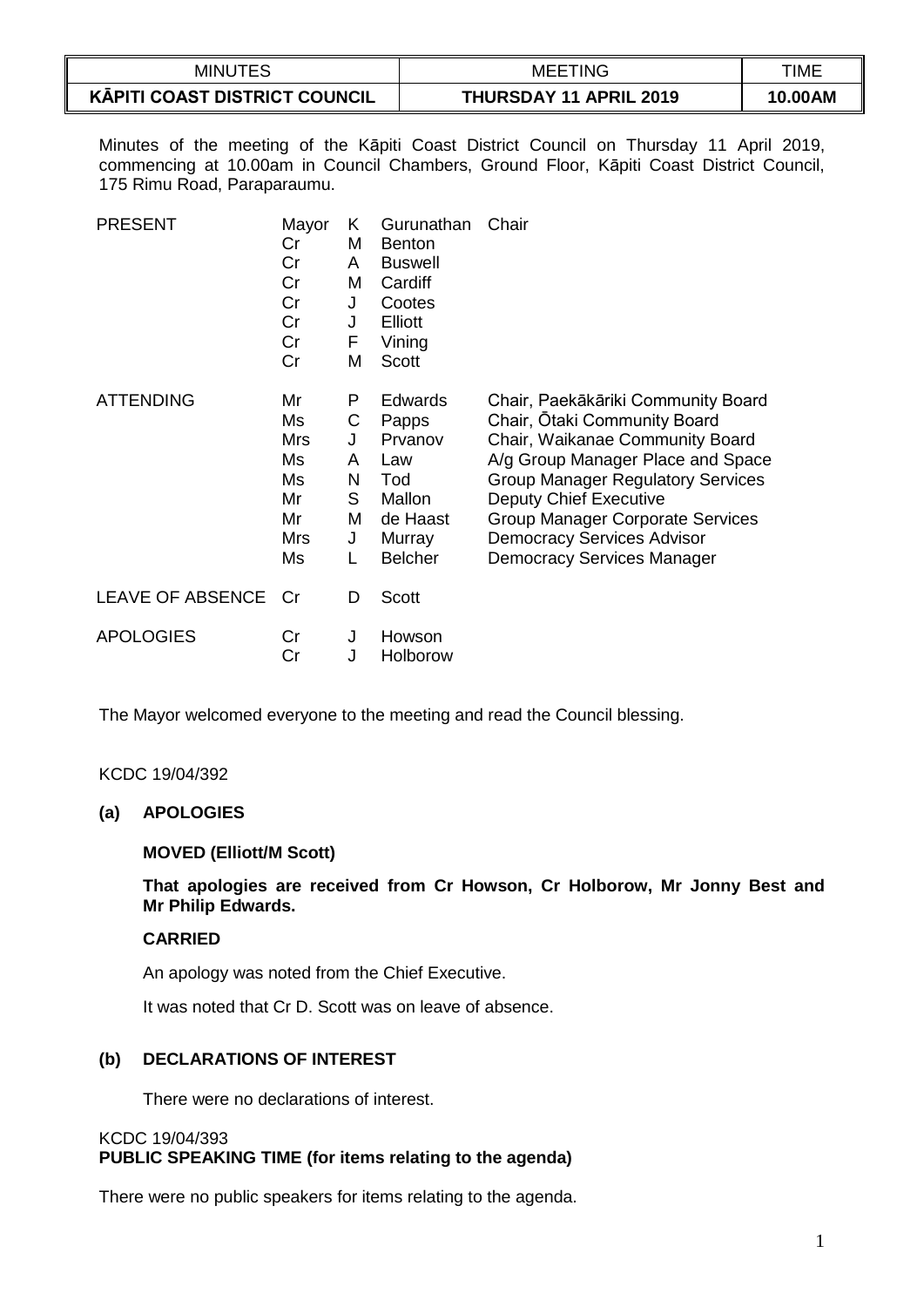| <b>MINUTES</b>                                 | <b>MEETING</b>                | TIME    |
|------------------------------------------------|-------------------------------|---------|
| $\sim$<br><b>KĀPITI COAST DISTRICT COUNCIL</b> | <b>THURSDAY 11 APRIL 2019</b> | 10.00AM |

# KCDC 19/04/394 **MEMBERS' BUSINESS**

(a) Public Speaking Time Responses:

No responses were required.

(b) Leave of Absence:

There was no leave of absence.

(c) Matters of an Urgent Nature:

There were no matters of an urgent nature.

#### KCDC 19/04/395

**ADOPTION OF THE KAPITI COAST DISTRICT COUNCIL CLASS 4 GAMBLING POLICY 2019 AND KAPITI COAST DISTRICT COUNCIL TAB VENUE GAMBLING POLICY 2019 (CORP-19-750)**

The report was taken as read. Members discussed the options presented in the reported and discussed potential amendments to the recommendations in the report.

Mark de Haast answered members' questions.

#### **MOVED (Benton /M Scott)**

**In order to acknowledge the majority of submissions that advocated for reduced Class 4 gambling in the District while also recognising that there are recreational and economic benefits from Class 4 gambling, it is recommended that Council:** 

**Repeal the Kāpiti Coast District Council Class 4 Gambling Policy 2011.** 

**Adopt the proposed Kāpiti Coast District Council Class 4 Gambling Policy 2019 (Appendix 1), based on Option B which includes the following components, including sub paragraphs 1,2,3 and 4 from paragraph 32 of the report:**

**i. a new relocation policy, based on the recommendation from GMANZ but with sufficient clarity to prevent undesirable relocations.**

**Repeal the Kāpiti Coast District Council TAB Board Venue Gambling Policy 2011.**

**Adopt the proposed Kāpiti Coast District Council TAB Venue Gambling Policy 2019 (Appendix 2).**

## **CARRIED**

A Division was called

For: M Scott, Cardiff, Benton, Gurunathan

Against: Vining, Elliott, Cootes, Buswell

Mayor Gurunathan used his casting vote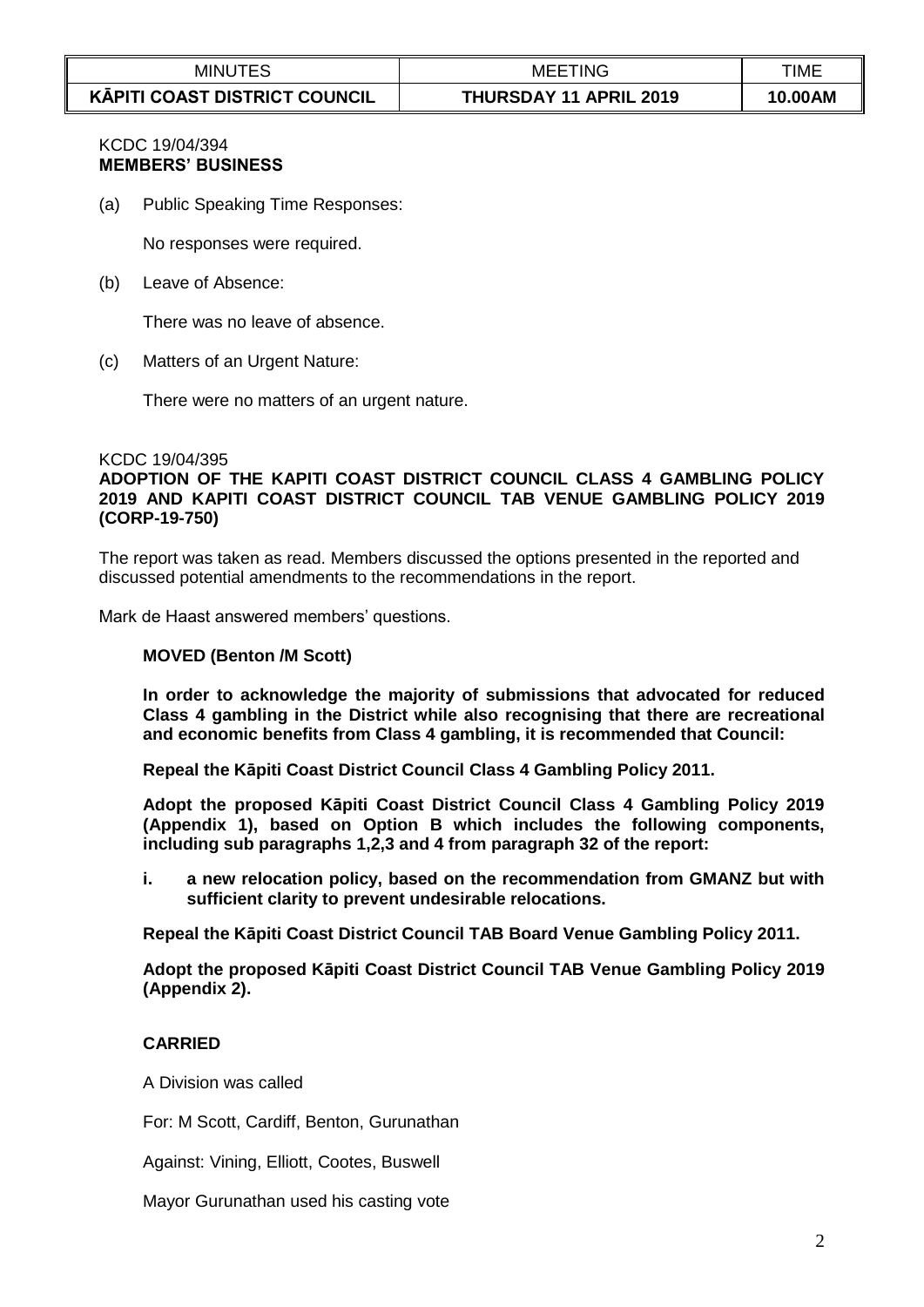| MINL                                 | TING<br>MEE.                  | <b>TIME</b> |
|--------------------------------------|-------------------------------|-------------|
| <b>KĀPITI COAST DISTRICT COUNCIL</b> | <b>THURSDAY 11 APRIL 2019</b> | 10.00AM     |

## **MOVED (Cootes/Vining)**

**That the Council supports continued discussions between the community and the Gambling Trusts to ensure that more funds come back into the community where it is taken from.**

## **CARRIED**

#### KCDC 19/04/396 **POSSIBLE VOTING IN THE ELECTRA TRUST ELECTION 2019 (PP-19-766)**

The report was taken as read.

## **MOVED (Vining / Elliott)**

**That the Council will not exercise its right to vote in the 2019 Electra Trust election.** 

## **CARRIED**

Against; M Scott, Benton

#### KCDC 19/04/397 **COUNCIL FORWARD AGENDA PROGRAMME (PP-19-762)**

The report was taken as read.

## **MOVED (M Scott / Benton)**

**That Council receives this report PP-19-762 and notes the attached Council Committee forward agenda programme.**

## **CARRIED**

KCDC 19/04/398 **MAYORS REPORT**

The Mayors Report had been circulated to members.

## **MOVED (M Scott/Benton)**

**That members receive the Mayors Report.**

## **CARRIED**

Item 10 on the agenda had been withdrawn by the Chief Executive.

## KCDC 19/04/399 **PUBLIC SPEAKING TIME (for items not related to the agenda)**

There were none.